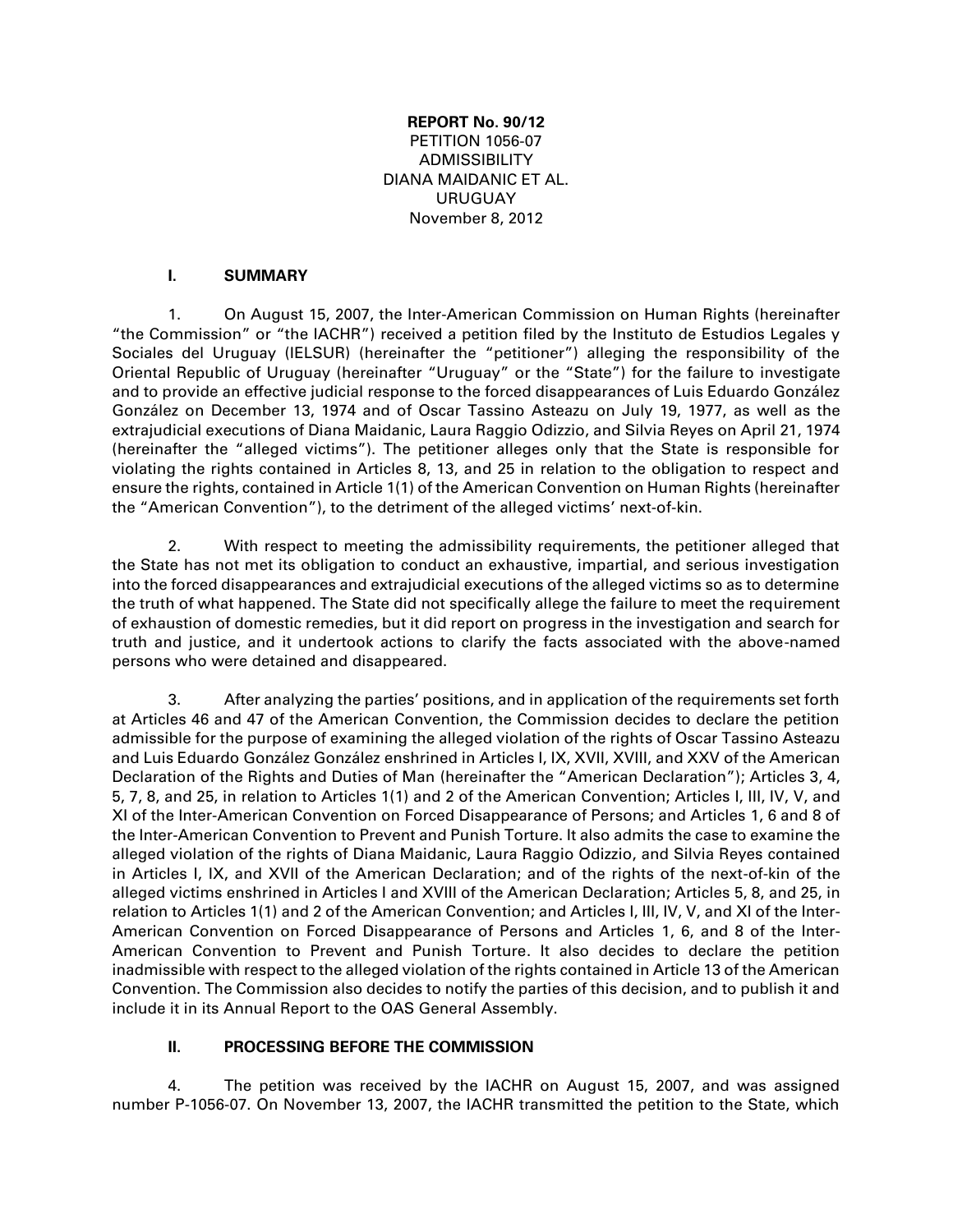was given two months to submit its answer. The Commission received the State's answer on January 11, 2008; it was duly transmitted to the petitioner. The petitioner submitted observations on February 20, 2008, which were duly forwarded to the State.

### **III. THE PARTIES' POSITIONS**

#### **A. The petitioner**

5. The petitioner alleged that the State is responsible for the failure to investigate the forced disappearances of Luis Eduardo González González and Oscar Tassino Asteazu, and the extrajudicial executions of Diana Maidanic, Laura Raggio Odizzio, and Silvia Reyes during the military dictatorship in Uruguay. In addition, it argues that the State has not guaranteed the right to truth with regard to what happened, or access to justice through adequate and effective remedies.

#### Luis Eduardo González González

6. The petitioner indicated that on December 13, 1974, Luis Eduardo González González, a medical student and member of the *Partido Comunista Revolucionario*, was detained at his home along with his wife, Elena Zaffaroni, who was pregnant<sup>1</sup>, in Montevideo, Uruguay. Nonetheless, it indicated that subsequently Army Division I issued a communiqué on December 26, 1974, in which it indicated that Luis Eduardo González González "had fled a procedure for identification" and that on January 11, 1975, had been summonsed through a press release by the Joint Forces. In addition, it asserted that Army Division I informed his mother and complainant María Amalia González that he had fled. The petitioner reported that that the last time his wife saw him he was in very poor physical condition.

7. In addition, the petitioner indicated that other persons who were also detained testified that Luis Eduardo González González had been seen at the Sixth Cavalry Regiment, noting his physical and psychological deterioration due to the torture to which he had been subjected. It reported that those persons argued that given the state of Luis Eduardo González González's health, it was impossible for him to have taken flight.

8. Finally, it asserted that on July 2, 2003, the Peace Commission (Comisión para la Paz) concluded that Luis Eduardo González González and his wife were transferred to Cavalry Regiment No. 6; that he had died on December 26, 1974 at that military unit as a result of the torture he suffered; that, as in other cases, the military authorities made up the version that he had fled the military establishment; and that his remains had been buried in the building corresponding to Battalion 14 of Toledo and exhumed, incinerated, and cast into the River Plate in late 1984.

9. Despite the conclusions of the Peace Commission, the petitioner argued that Luis Eduardo González González continues to be a victim of forced disappearance and alleged that the false information provided by military personnel constituted a strategy for preserving impunity.

#### Oscar Tassino Asteazu

10. The petitioner indicated, as reported by his wife Ms. Disnarda Flores, that Oscar Tassino Asteazu, a trade union leader and activist in the Partido Comunista Revolucionario, had been brutally beaten by members of the Joint Forces on the property in Montevideo, Uruguay

<sup>1</sup> Based on the information in the record, the Commission does not have other information related to Ms. Elena Zaffaroni upon admitting this petition.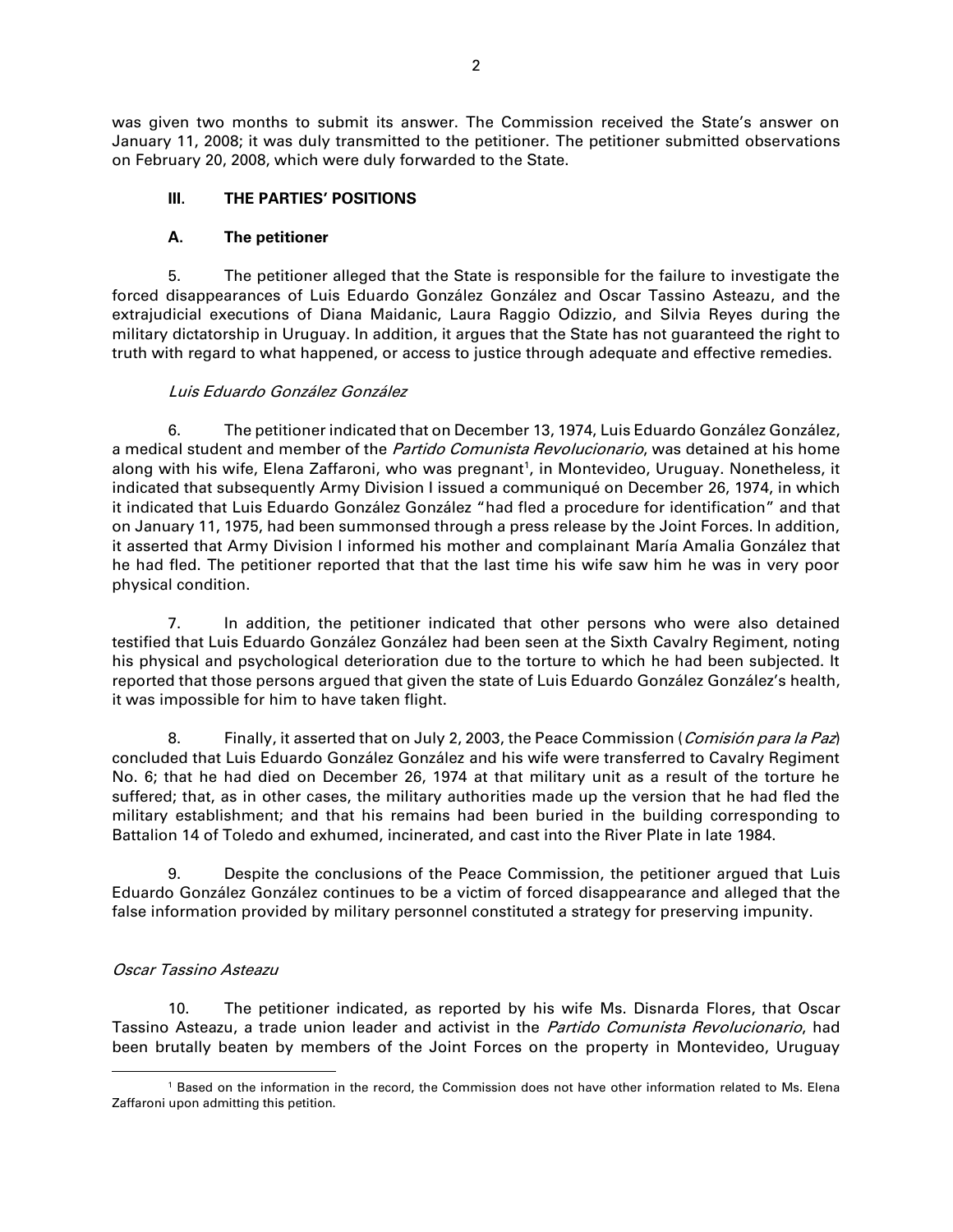occupied by Ana Regnier and Hermes Fulle, and subsequently placed into a vehicle with his face covered on July 19, 1977. It asserted that based on the information obtained, the perpetrators of that detention had been identified as Colonel Ernesto Ramas and Lieutenant Colonel Augusto Ferro.

11. The petitioner argued that subsequent to the detention of Oscar Tassino Asteazu on July 19, 1977, a person heard the torture to which Oscar Tassino Asteazu was subjected at the clandestine center of detention known as "La Tablada" in Uruguay, since that person was also detained at said center.

12. In addition, the petitioner noted that in the context of the steps taken to determine his whereabouts, a captain with the Intelligence Service informed Disnarda Flores at the Joint High Command (*Estado Mayor Conjunto*) that Oscar Tassino Asteazu was summonsed as of May 1, 1977, to go to the National Directorate of Information and Intelligence of the Office of the Chief of Police of Montevideo. It indicated that said office reported that Oscar Tassino Asteazu had been detained in January 1974 and released within four days of his detention. It indicated that by communiqué of December 15, 1980, the Government reported that Oscar Tassino Asteazu was summoned by the authorities for having participated in subversive activities. It indicated that in 1988, the Office of the Military Prosecutor reported that he had not been able to obtain evidence that there had been participation of a given operational group belonging to the Armed Forces or Police Forces at that property, and that as a result Oscar Tassino Asteazu had been detained.

13. It asserted that the Peace Commission concluded on July 2, 2003, that Oscar Tassino Asteazu was detained on July 19, 1977, at a property with the address calle Máximo Tajes No. 6632, where military personnel had set up a "mousetrap" ("ratonera"); that he was taken to the clandestine detention center known as "La Tablada", where he was tortured; that on July 21, 1977 he died due to a violent blow to the head; and that his remains had been buried on the property corresponding to Battalion 14 of Toledo, and in late 1984 exhumed, incinerated, and cast into the River Plate.

14. In contrast to what was found by the Peace Commission, the petitioner indicated that on August 8, 2005, the Commander of the Army informed President Tabaré Vázquez that Oscar Tassino Asteazu was detained by the OCOA and taken to "La Tablada"; that he died approximately July 24, 1977, by suicide while going to the bathroom without his guards; and that his remains were buried on the property of Battalion I MEC No. 13 and not at Battalion I PARAC No. 14.

15. Despite the conclusions of the Peace Commission, and what was reported by the Army Commander in 2005, the petitioner argued that Oscar Tassino Asteazu continues to be a victim of forced disappearance.

#### Diana Maidanic, Laura Raggio Odizzio, and Silvia Reyes

16. The petitioner indicated that in the early morning hours of April 21, 1974, members of the Joint Forces of the State forcibly entered the property situated at calle Mariano Soler No. 3098 bis, apartment five in Montevideo, Uruguay, the home where Mr. Washington Barrios, his wife Ms. Hilda Fernández, and their daughter Jacqueline Barrios lived, since they were looking for their son, Mr. Washington Barrios Fernández, who was an activist in the Movimiento de Liberación Nacional. It noted that when Mr. Washington Barrios indicated that he was unaware of his son's whereabouts, the members of the military went to the third apartment, where the son lived with his wife, Silvia Reyes, 19 years of age. They indicated that at that moment Mr. Washington Barrios Fernández was not in the apartment, but that Silvia Reyes was there, along with two friends, Diana Maidanic, 21 years of age, and Laura Raggio Odizzio, 19 years of age. It asserted that when the members of the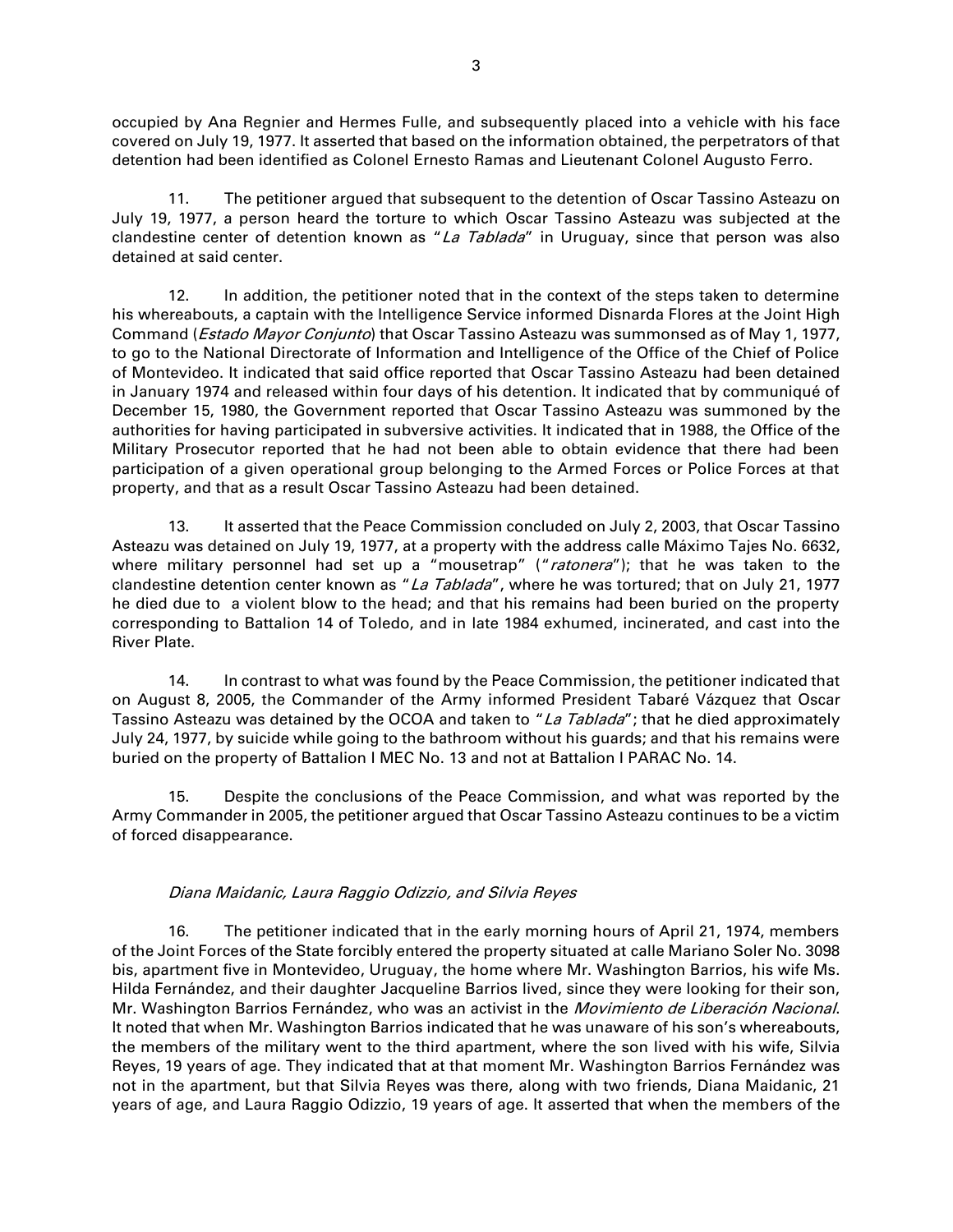military entered the apartment they opened fire and shot up Diana Maidanic, Laura Raggio Odizzio, and Silvia Reyes, who were sleeping.

17. The petitioner asserts that the press at the time said that on that day there was a confrontation at that property. Nonetheless, it argued that Diana Maidanic, Laura Raggio Odizzio, and Silvia Reyes were extrajudicially executed.

#### Common arguments

18. The petitioner argued that the complaints regarding the forced disappearance of Luis Eduardo González González and Oscar Tassino Asteazu and regarding the extrajudicial execution of Diana Maidanic, Laura Raggio Odizzio, and Silvia Reyes were filed on May 20, 1985, under Law No. 15,737 called the "Amnesty Law for Persons Persecuted for Political and Trade Union Activity" ("Ley de Amnistía a los Perseguidos Políticos y Sindicales") and of the Conclusions of November 4, 1985, of the Investigative Commission on the Disappearance of Persons and the Acts that Caused Them.

19. It alleged that the Executive branch did away with the possibility of bringing to trial those responsible for crimes against humanity by adopting Law No. 15,848, which amended Law No. 15,737. It argued that Law No. 15,848 was approved since the members of the military challenged the jurisdiction of the civilian courts, claiming that the complaints should be heard in the military courts. It argued that as the Supreme Court of Justice ruled that it was up to the civilian courts to investigate the alleged wrongful acts, the legislature approved Law No. 15,848, which authorized impunity for those alleged to bear responsibility for serious human rights violations.

20. It asserted that with the adoption of Law No. 15,848, IELSUR filed "constitutional motions in all cases lodged before the Judicial branch," based on the principle of separation of powers, the right to due process, judicial independence, and the right to equality before the law, and noted that the Supreme Court of Justice dismissed the constitutional motions brought against Articles 1, 2, 3, and 4 of Law No. 15,848 by judgment of May 2, 1988.

21. It argued that even after the IACHR issued its Report No. 29/1992, in which it found Law No. 15,848 incompatible with the American Convention and the American Declaration of the Rights and Duties of Man, the State has continued to have the institutional position of respecting the force of Law No. 15,848, on occasion excluding certain cases from the scope of application of that law, such as the case of María Claudia García de Gelman, and in other cases, allowing for investigations but reserving the possibility of ruling on the application of that law.

22. It indicated that in 2005, the next-of-kin of the alleged victims once again called for the reopening of the investigations archived under Law No. 15,848, based on compliance with Report No. 29/1992 of the IACHR and the rights of access to justice and the right to the truth. The petitioner alleged that the prosecutor found in his report that the cases of Diana Maidanic, Laura Raggio Odizzio, and Silvia Reyes, and the case of Oscar Tassino Asteazu, should be archived, given that Law 15,848 provides that the procedure of searching for the truth does not correspond to the Judicial branch but to the Executive branch. The petitioner argued that said prosecutor did not consider the resolution of December 12, 2005 of the Executive branch, which indicated that it does not have sufficient criteria to find a case to fall or not fall within Article 1 of Law 15,848. It argued that based on that report, the judge who heard the case ruled on February 16, 2007 to archive the cases without explaining the grounds for that decision. With respect to the forced disappearance of Luis Eduardo González González, the petitioner reported that the prosecutor in charge of investigating the case found in favor of reopening the case. Nonetheless, he argued that the judge, by resolution of December 19, 2006, ruled that it was up to the Executive branch to continue the investigations.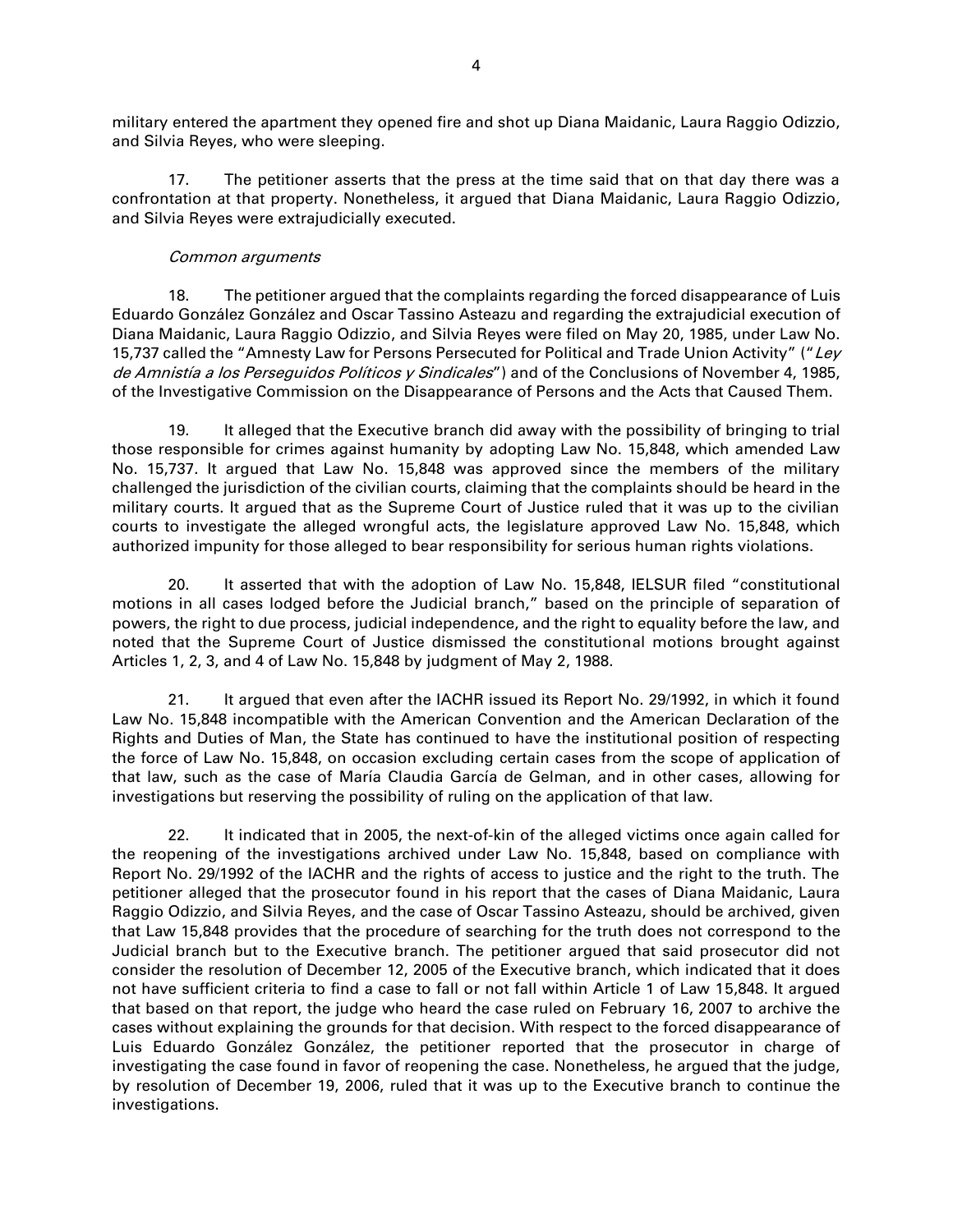23. The petitioner argued that Law No. 15,848 is contrary to the American Convention and that even though it was ratified by the plebiscite, the effective observance of human rights "is not a matter for a plebiscite" ("no es plebiscitable"). He argued that independent of the interpretation that the Executive may make of it, it has discretionally reserved its power to exclude or not exclude cases from the caducity (or expiry) regime (*régimen de caducidad*) referred to in the law, as happened in the cases that are the subject of the petition, also violating the principle of equality before the law.

24. In addition, the petitioner argued that although the Executive branch may have authorized investigations, the Judicial branch has not issued a ruling that clarifies the official truth of the facts. In addition, it alleged that the Peace Commission did not determine responsibilities, and based its investigation on confidential sources; moreover, based on data derived from some cases, such as that of Fernando Miranda, the reliability of its conclusions has been called into question, including the truth of the so-called "Operation Carrot" ("Operación Zanahoria").

25. The petitioner argued that it was up to the Judicial branch and not the Executive branch to investigate the facts and to guarantee the right to the truth and access to justice through adequate and effective judicial remedies, since it is in the area of the administration of justice that the effective observance of fundamental rights is defined in democratic societies. Based on the foregoing arguments, the petitioner concluded that the State has violated the rights contained in Articles 8, 13, and 25 of the American Convention, in relation to the obligation contained in Article 1(1) of said instrument, to the detriment of the alleged victims' next-of-kin.

#### **B. The State**

26. The State argued that the cases of the alleged victims were excluded from the Law on the Caducity of the Criminal Action of the State (Ley de Caducidad de la Pretensión Punitiva del Estado) (known as the "Caducity Law" or the "Expiry Law"; hereinafter "Law No. 15,848"); that it was actively investigating the disappearances of Oscar Tassino Asteazu and Luis Eduardo González González and the executions of Diana Maidanic, Laura Raggio Odizzio, and Silvia Reyes; and that most of the persons allegedly responsible for participating in cases of forced disappearances or extrajudicial executions are currently in prison.

27. It recognized that the cases reported as forced disappearances of Luis Eduardo González González and Oscar Tassino Asteazu, as well as extrajudicial executions of Diana Maidanic, Laura Raggio Odizzio, and Silvia Reyes, were unfortunate events that occurred in Uruguay during the military dictatorship of 1973 to 1985. Nonetheless, it alleged that the cases had been clarified due to the laborious investigative and humanitarian work of the Peace Commission, which was indicated by the petitioner and which demonstrated the commitment of the current administration to clarify, investigate, and search for truth and justice in each of the cases mentioned. He argued that within the framework of the investigations into persons who were detained and disappearance during the military dictatorship, several former members of the military had spoken of the so-called "Operation Carrot" ("Operación Zanahoria") as a result of which the bony remains of several detained and disappeared persons who died – after having suffered torture during interrogations – so as to cast them into the sea.

28. The State alleged that from March 1, 2005, the Executive branch fostered an interpretation of Law 15,848 that has substantially modified its orientation and aim, on turning it into a tool for furthering the search for the truth, and on interpreting it such that judges, before submitting a case to the Executive branch for its consideration, must investigate and call witnesses, so that there be sufficient information to evaluate to determine whether the case is excluded from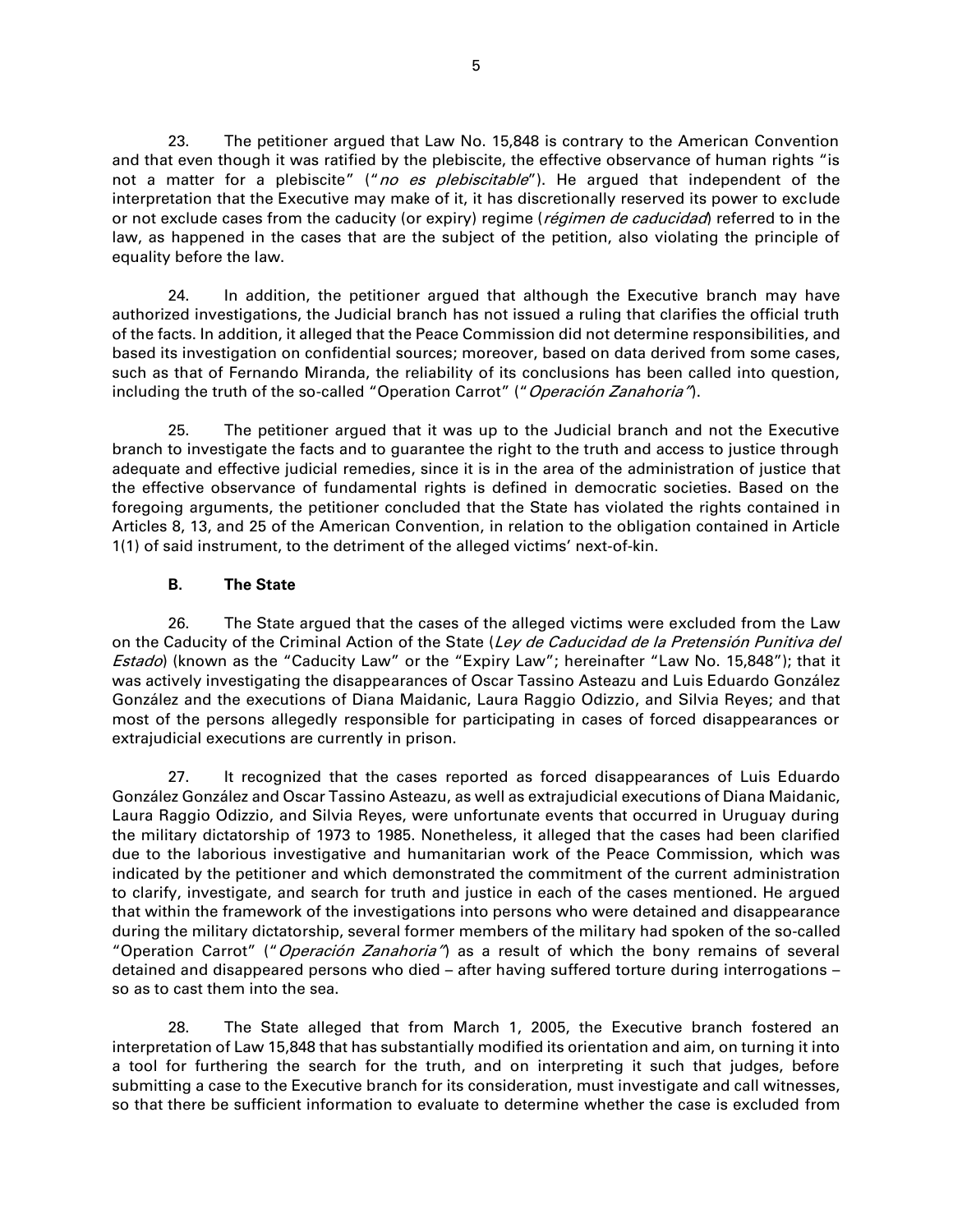or included in the regime provided for in Law 15,848. It argued that Law 15,848 had been "violated de facto" ("vulnerada de hecho"), given that all the case records that have been forwarded to the Executive branch had been returned to the Judicial branch with the express order to investigate each of the cases. With respect to the Executive branch decree of December 12, 2005 to which the petitioner makes reference, the State clarified that the Executive branch held, in the specific case submitted for consultation by the Judicial branch, that the Executive branch had no authority to impede the search for the truth pursuant to Law 15,848, and that its legal mandate is limited to determining whether the criminal action has become time-barred.

29. With respect to the cases referred to in the petition, the State argued that they were not covered by Law 15,848, given that the Executive ordered in December 2005 that they be excluded. With respect to the cases of Diana Maidanic, Laura Raggio Odizzio, and Silvia Reyes, it argued that as regards the case of Mr. Washington Barrios, the husband of Silvia Reyes, the Executive branch concluded that the judges should have investigated the facts related to persons detained and disappeared instead of forwarding the records to the Executive branch for the purposes set out at Article 3 of Law 15,848. It alleged that as the cases of Diana Maidanic, Laura Raggio Odizzio, and Silvia Reyes were associated with the disappearance of Washington Barrios, these were being investigated, since "without prejudice to an extrajudicial execution having been committed [those who carried out the operation] pillaged goods at the home."

30. The State argued that most of the persons allegedly responsible for participating in cases of forced disappearances or extrajudicial executions are currently behind bars at the prison known as Establecimiento de Reclusión No. 6. It emphasized that in that framework, eight officers had been tried and convicted (six military officers and two police officers) for committing crimes related to "Plan Cóndor" as a result of the investigations into the disappearance of Adalberto Soba in the Republic of Argentina on September 26, 1976, after the Executive determined that its judicial action was appropriate, on declaring that said case was not covered by Law 15,848. It mentioned the detention and prosecution of the former President, Juan María Bordaberry, and of the former foreign minister, Juan Carlos Blanco, for the assassinations during the military dictatorship of legislators Zelmar Michelini and Héctor Gutiérrez Ruiz and of citizens Rosario Barredo and William Whitelaw in the Republic of Argentina in May 1976. Finally, it reported that Lieutenant General Gregorio Álvarez had been tried on December 17, 2007, and convicted, under Article 21 of Law 18,026, that incorporates the crime of forced disappearance provided for in the Rome Statute of the International Criminal Court.

#### **IV. ANALYSIS OF ADMISSIBILITY**

#### **A. Competence of the Commission ratione personae, ratione materiae, ratione temporis, and ratione loci**

31. The petitioner has standing to file a petition with the Commission under Article 44 of the American Convention and Article 23 of its Rules of Procedure. The petition describes as alleged victims individuals with respect to which the State has assumed the commitment to respect and ensure the rights recognized in the American Declaration, the American Convention as of April 19, 1985, the Inter-American Convention on Forced Disappearance of Persons as of April 2, 1996, and the Inter-American Convention to Prevent and Punish Torture as of November 10, 1992. Therefore, the Commission is competent *ratione personae* to examine the petition.

32. The Commission is competent *ratione loci* to consider the petition, since from the facts alleged one deduces possible violations of the rights protected by the American Declaration, the American Convention, the Inter-American Convention on Forced Disappearance of Persons, and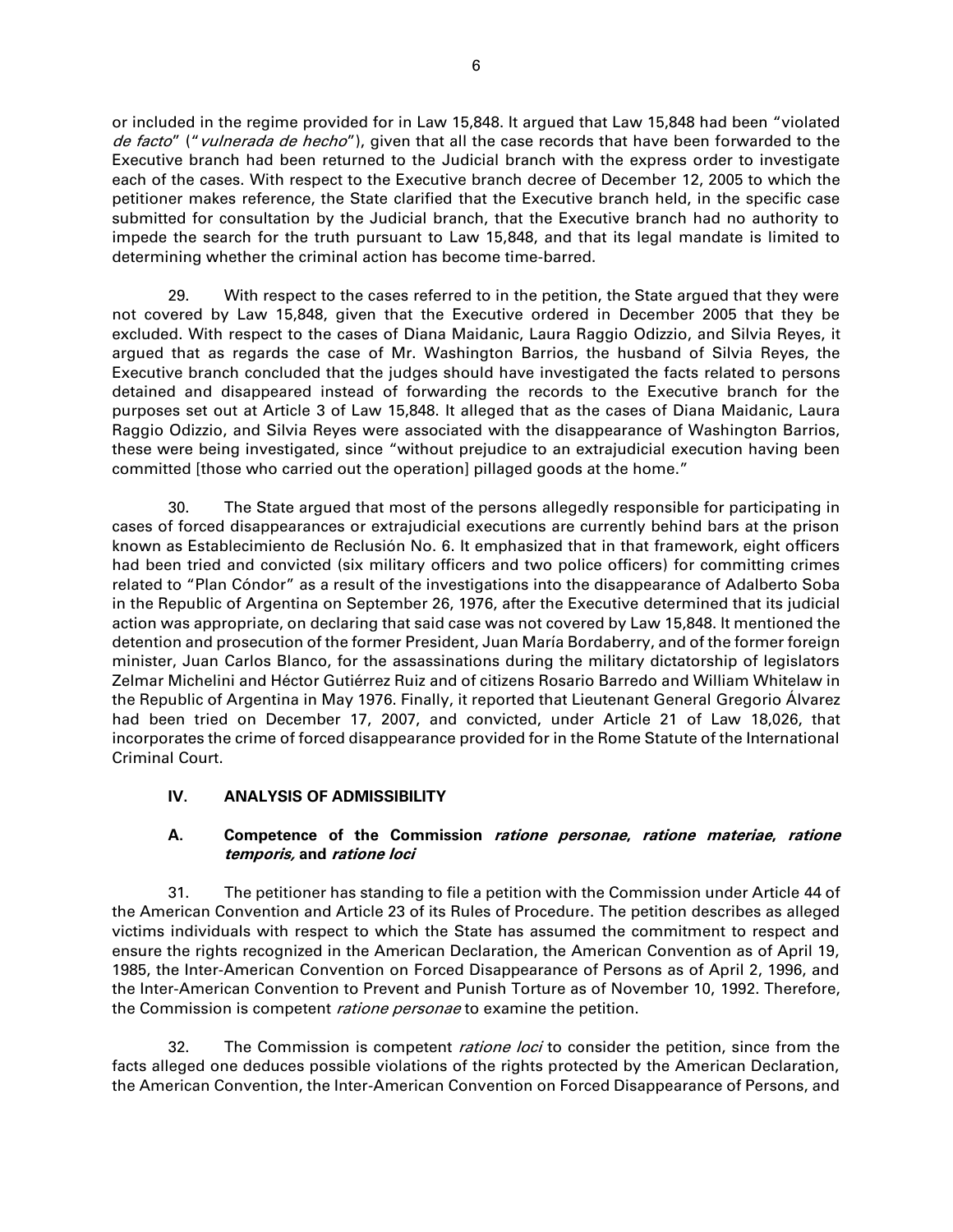the Inter-American Convention to Prevent and Punish Torture that occurred within the territory of a state party to said instruments.

33. With respect to competence *ratione temporis*, the Commission notes that the alleged forced disappearances of Luis Eduardo González González and Oscar Tassino Asteazu of December 13, 1974 and July 19, 1977 respectively and the alleged extrajudicial executions of Diana Maidanic, Laura Raggio Odizzio, and Silvia Reyes of April 21, 1974, began and occurred before Uruguay ratified the American Convention on April 19, 1985. Accordingly, the source of applicable law is initially the American Declaration.<sup>2</sup> Nonetheless, the IACHR notes that with respect to the facts that occurred as of April 19, 1985 or those that it could well consider as a situation of continuing violation of rights that subsisted after that date, the Commission is also competent *ratione temporis* to examine this petition under the American Convention. In addition, the Commission is competent *ratione temporis* to examine the facts alleged in this petition under the Inter-American Convention on Forced Disappearance of Persons as of April 2, 1996, and under the Inter-American Convention to Prevent and Punish Torture as of November 10, 1992, dates on which it deposited the corresponding instruments of ratification.

34. Finally, the Commission is competent *ratione materiae* because the facts alleged suggest possible violations of the rights protected by the American Declaration, the American Convention, the Inter-American Convention on Forced Disappearance, and the Inter-American Convention to Prevent and Punish Torture.

# **B. Other admissibility requirements**

# **1. Exhaustion of domestic remedies**

35. In order for a claim to be admitted for the alleged violation of the provisions of the American Convention, it must comply with the requirements established in Article 46(1) of that international instrument, and in Article 31 of its Rules of Procedure. Article 46(1)(a) of the American Convention provides that in order to determine the admissibility of a petition or communication presented to the IACHR in keeping with Articles 44 or 45 of that treaty one must have first pursued and exhausted domestic remedies, in keeping with generally accepted principles of international law. According to Article 31(1) of its Rules of Procedure, the Inter-American Commission should verify whether domestic remedies have been pursued and exhausted, in keeping with generally recognized principles of international law.

36. Article 46(2) of the American Convention and Article 31(2) of the Commission's Rules of Procedure provide that the prior exhaustion requirement does not apply when: (a) the domestic legislation of the state concerned does not afford due process of law for the protection of the right or rights that have allegedly been violated; (b) the party alleging violation of his rights has been denied access to the remedies under domestic law or has been prevented from exhausting them; or (c) there has been unwarranted delay in rendering a final judgment under the aforementioned remedies.

37. With respect to the exhaustion of domestic remedies, the State did not make specific arguments. Nonetheless, it reported that its Executive branch had gone forward in the investigation

<sup>&</sup>lt;sup>2</sup> Articles 1 and 20(b) of the Statute of the IACHR; Charter of the Organization of American Statute, Articles 3, 16, 51, 112, and 150; Rules of Procedure of the IACHR, Articles 23 and 51; and IACHR, Report No. 3/87, Case 9647, Admissibility and Merits, James Terry Roach and Jay Pinkerton, United States, September 22, 1987, paras. 46-49. See also I/A Court H.R. Interpretation of the American Declaration of the Rights and Duties of Man Within the Framework of Article 64 of the American Convention on Human Rights. Advisory Opinion OC-10/89 of July 14, 1989. Series A No. 10, paras. 35-45.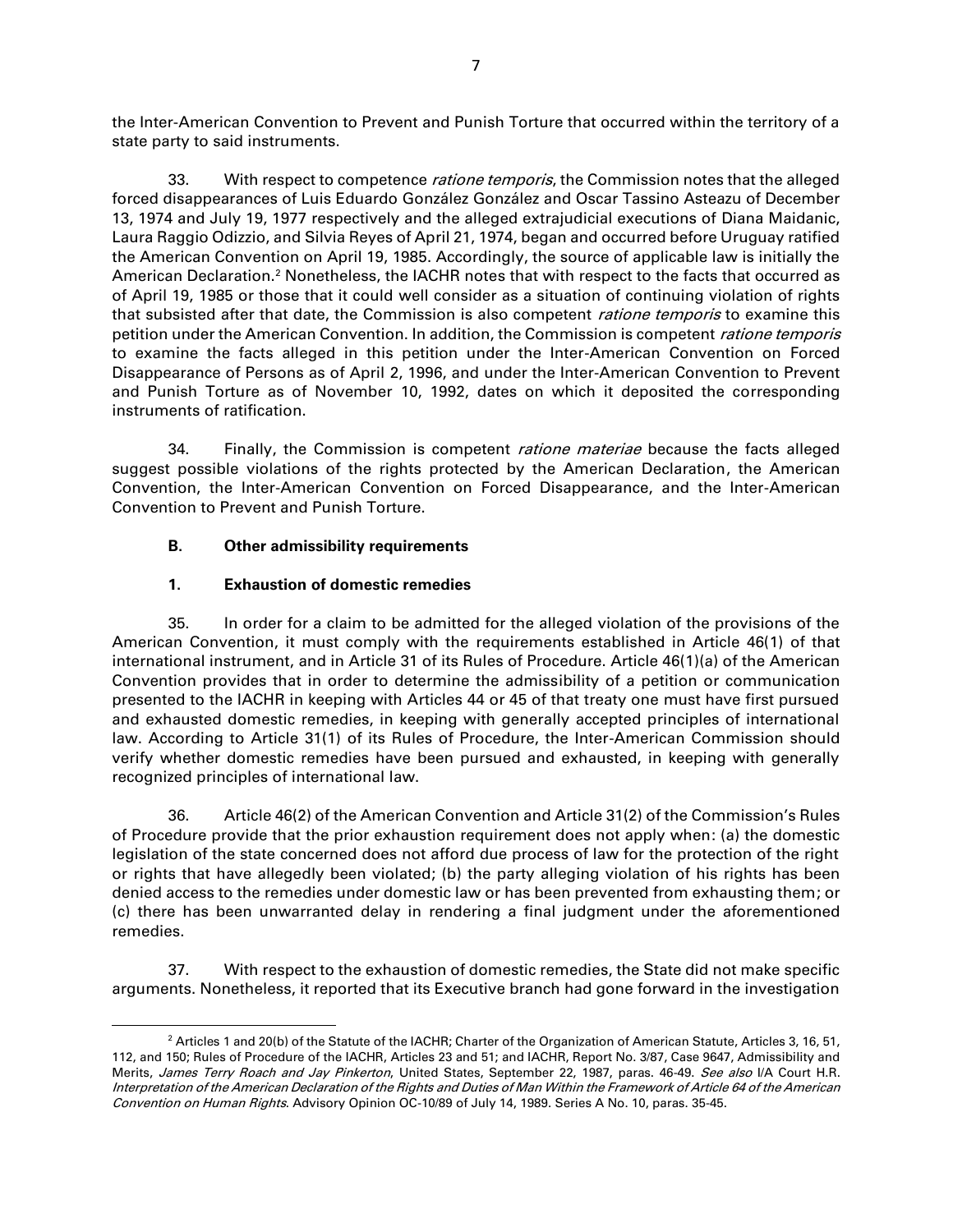and search for truth and justice, and that it had taken actions to clarify the facts related to the persons who were detained and disappeared. It also indicated that the facts alleged in the petition had been clarified by the Peace Commission. For its part, the petitioner argued that even though the Executive had authorized investigations under Law 15,848, the Judicial branch has not issued a pronouncement that clarifies the official truth of the facts. The petitioner also alleged that the Peace Commission did not determine criminal or other liability, and based its investigation on confidential sources; moreover, according to data from some cases, the reliability of its conclusions is cast in doubt. Finally, it argued that even though it requested that the cases be reopened in 2005, the criminal law judges decided to archive the cases.

38. Both the Inter-American Commission and the Inter-American Court of Human Rights have indicated that one need only exhaust those remedies adequate to rectify the alleged violations.<sup>3</sup> In this respect, the Commission observes that as the instant claim involves the alleged forced disappearances of two men and the alleged extrajudicial executions of three women, the suitable remedy for clarifying the facts is a criminal investigation to determine the truth of what happened and thereby to establish the responsibility of the state agents involved.

39. The Commission observes that based on the parties' arguments, the criminal investigations were archived on December 19, 2006, with respect to the forced disappearance of Luis Eduardo González González, and on February 16, 2007, with respect to the extrajudicial executions of Diana Maidanic, Laura Raggio Odizzio, Silvia Reyes, and the forced disappearance of Oscar Tassino Asteazu. It also notes that the Peace Commission concluded in its 2003 final report that the remains of Luis Eduardo González González and Oscar Tassino Asteazu were buried in facilities of the armed forces.

40. Nonetheless, according to the facts alleged and taking into account what the Inter-American Court of Human Rights and the Commission have concluded in other cases<sup>4</sup>, the Commission considers that the criminal investigations opened in each case did not clarify the circumstances of the alleged forced disappearances and possible extrajudicial executions, considering that during the dictatorship of 1973 to 1985 in Uruguay and since the entry into force of Law 15,848 in 1986, the State had not guaranteed, through its laws, the right to the truth and access to justice. In addition, the Commission considers prima facie that the Peace Commission does not constitute a judicial remedy; accordingly, its conclusions cannot be taken into account for the purposes of complying with the prior exhaustion requirement. In this regard, the Commission considers that the exception to the exhaustion of domestic remedies provided for at Article 46(2)(a)

 $3$  The I/A Court H.R. has determined that an adequate remedy is one that is suitable for protecting the legal situation impaired, such that remedies that do not have that effect or that are manifestly absurd or unreasonable need not be exhausted. I/A Court H.R. Case of Velásquez Rodríguez v. Honduras. Merits. Judgment of July 29, 1988. Series C No. 4, paras. 63 and 64. See IACHR, Report No. 4/12, Petition 4115-02, Admissibility, Ricardo Javier Kaplun and family, Argentina, March 19, 2012, para. 28, IACHR, Report No. 14/12, Petition 670-06, Admissibility, Carlos Andrés Rodríguez Cárdenas and family, Ecuador, March 20, 2012, para. 32.

<sup>&</sup>lt;sup>4</sup> The Commission observes that the Inter-American Court of Human Rights, on handing down its judgment of February 24, 2011 in the case of *Gelman v. Uruguay*, concluded that "the Expiry Law lacks the effects because of its incompatibility with the American Convention and the Inter-American Convention on Forced Disappearance of Persons, in as much as it can impede the investigation and possible sanction of those responsible for serious human right violations." See I/A Court H.R. Case of Gelman v. Uruguay. Merits and Reparations. Judgment of February 24, 2011. Series C No. 221, para. 253. It also notes that the Commission concluded since 1992 that "Law 15,848 of December 22, 1986, is incompatible with Article XVIII (Right to a Fair Trial) of the American Declaration of the Rights and Duties of Man, and Articles 1, 8 and 25 of the American Convention on Human Rights." IACHR, Report No. 29/92, Cases 10,029, 10,036, 10,145, 10,305, 10,372, 10,373, 10,374, and 10,375, Hugo Leonardo de los Santos Mendoza, Álvaro Balbi, Enrique Rodríguez Larreta Pieri, Noris Alejandra Menotti Cobas, Luis Alberto Estradet, Josefina Mirta Detta Paolino, Rita Ibarburu, Federico Martínez, Jorge Burgell, William Torres Ramírez, Guillermo Francisco Stoll, Osiris Elías Musso Casalas, Clarel de los Santos Flores, Juan Manuel Brieba, Felix Sebastián Ortíz, Amelia Sanjurjo Casal, and Antonio Omar Paitta, Uruguay, October 2, 1992, Operative paragraph 1.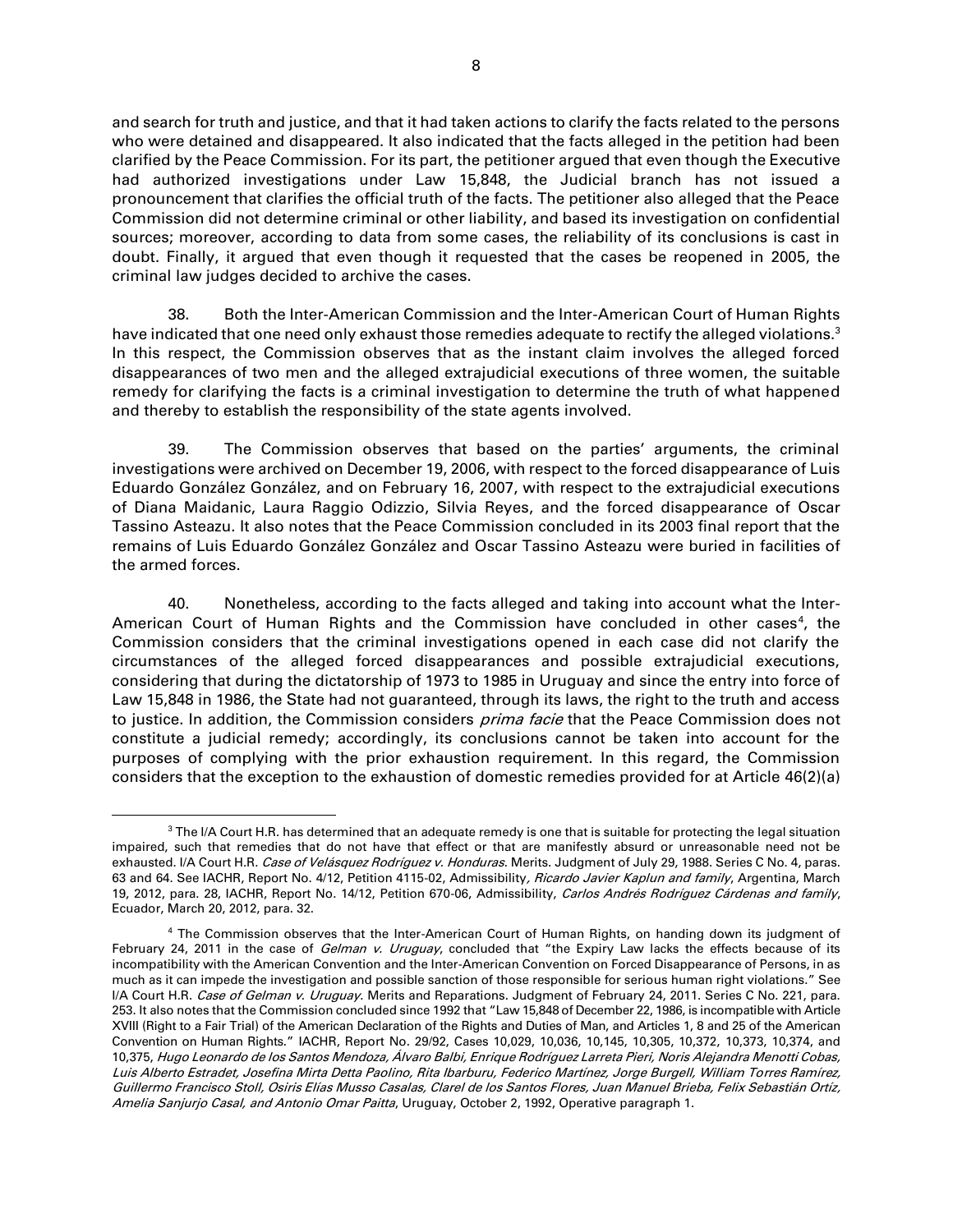of the American Convention and at Article 31(2)(a) of the its Rules of Procedure applies, since *prima* facie there was no legislation in the State that guaranteed due process of law to protect the rights that the petitioner argues were violated in respect of the alleged victims' next-of-kin.

41. In addition, given that the criminal investigation was never carried out under laws that guaranteed due process, the Commission considers *prima facie* that there is unwarranted delay, thus the exception to the exhaustion of domestic remedies provided for at Article 46(2)(c) of the American Convention and Article 31(2)(c) of the Commission's Rules of Procedure is also applicable.

42. It should be clarified that Article 46(2), given its nature and purpose, is a provision with autonomous content vis-à-vis the substantive provisions of the American Convention. Therefore, the determination of whether the exceptions to the prior exhaustion rule are applicable to the case in question should be made prior to and separate from the analysis of the merits, for it depends on a different standard of appreciation from that used to determine a possible violation of the American Convention.<sup>5</sup> The foregoing also applies to Article 31(2) of the Commission's Rules of Procedure.

# **2. Time period for submitting the petition**

43. The American Convention establishes that for a petition to be admissible by the Commission it must be submitted within six months from the date on which the alleged victim was notified of the final decision. In the claim under analysis, the IACHR has established the application of one of the exceptions to the exhaustion of domestic remedies established at Article 46(2)(a) of the American Convention and Article 31(2)(a) of the Commission's Rules of Procedure. In this respect, Article 32 of the Commission's Rules of Procedure establishes that in the cases in which the exceptions to the prior exhaustion of domestic remedies apply, the petition should be submitted within a time which, in the view of the Commission, is reasonable. To that end, the Commission should consider the date on which the alleged violation of rights has taken place, and the circumstances of each case.

44. In the instant case, the petition was received on August 15, 2007. In addition, the alleged facts that are the subject of the claim are said to have begun on December 13, 1974, with respect to Luis Eduardo González González, on July 19, 1977, with respect to Oscar Tassino Asteazu, and occurred on April 21, 1974 with respect to Diana Maidanic, Laura Raggio Odizzio, and Silvia Reyes; and the criminal investigations were said to have been archived by the Judicial branch on December 19, 2006, with respect to the alleged forced disappearance of Luis Eduardo González González, and on February 16, 2007 with respect to the alleged extrajudicial executions of Diana Maidanic, Laura Raggio Odizzio, and Silvia Reyes, and the forced disappearance of Oscar Tassino Asteazu.

45. Considering that after more than 30 years the criminal investigations initiated had not clarified the circumstances of the alleged forced disappearances and extrajudicial executions, due allegedly to the non-existence of a legal framework to guarantee criminal due process, and considering that the effects of the alleged failure of the administration of justice are said to extend to the present day, the Commission considers that the petition was filed within a reasonable time, and that one should consider the admissibility requirement related to the time for submitting the matter to have been met in all cases.

# **3. Duplication of procedures and international res judicata**

<sup>&</sup>lt;sup>5</sup> IACHR, Report No. 13/09, Petition 339-02, Admissibility, *Vinicio Poblete Vilches,* Chile, March 19, 2009, para. 54.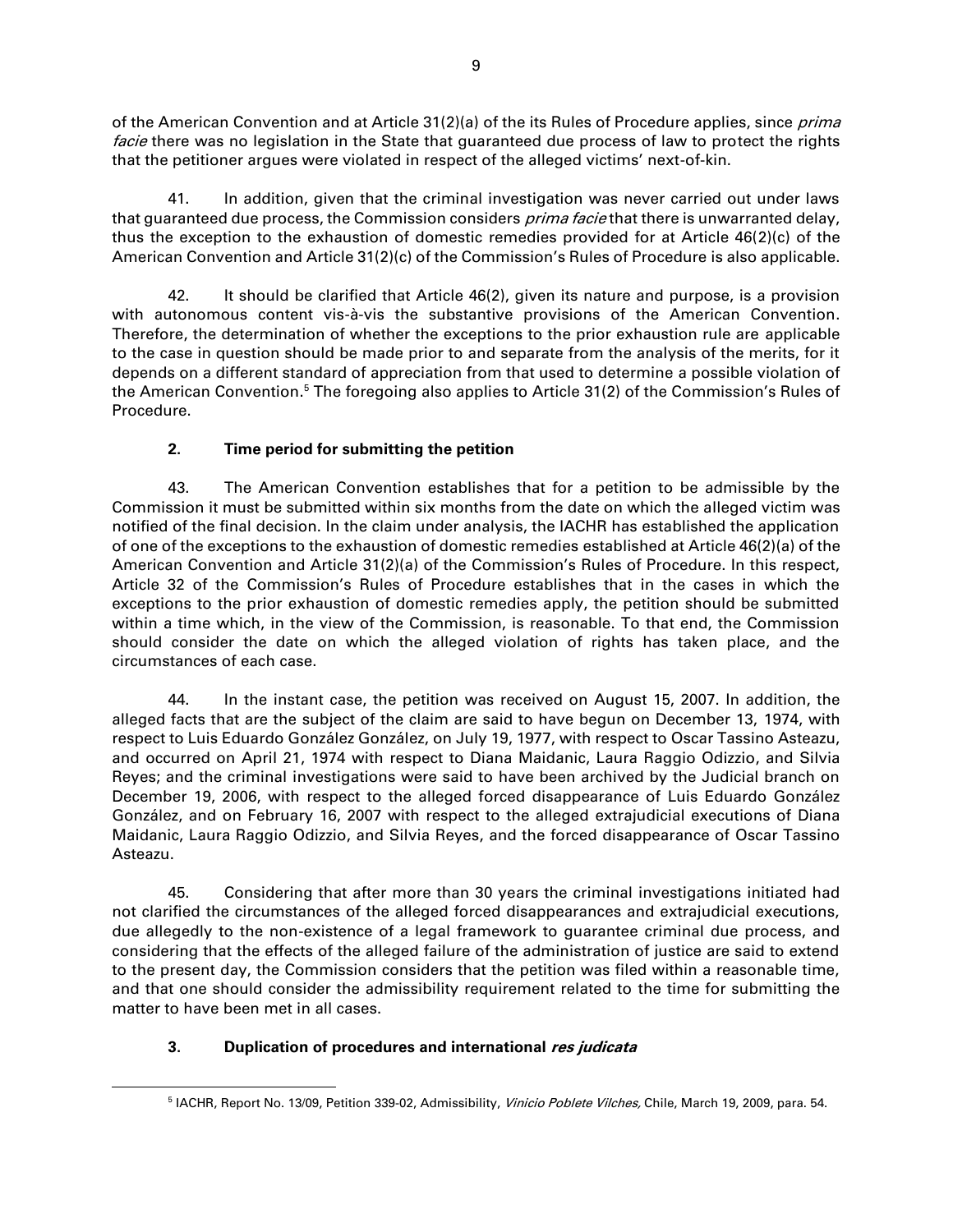46. The record of the petition does not contain any information that could lead one to determine that this matter is pending another international procedure for settlement or that it has previously been decided by the Commission. Therefore, the IACHR concludes that the potential bars to admissibility provided for at Article 46(1)(c) and Article 47(d) of the American Convention and Article 33 of the Commission's Rules of Procedure do not apply.

# **4. Characterization of the facts alleged**

47. For the purposes of admissibility, the Commission must decide whether the facts alleged tend to establish a violation of rights, as provided for in Article 47(b) of the American Convention and Article 34(a) of the Commission's Rules of Procedure, or whether the petition is "manifestly groundless" or out of order, as per Article 47(c) of the American Convention and Article 34(b) of the Commission's Rules of Procedure. The criterion for evaluating those requirements differs from that used to rule on the merits of a petition; the Commission must make a *prima facie* evaluation to determine whether the petition establishes the basis of the possible or potential violation of a right guaranteed by the American Convention, but not to establish the existence of a violation of rights. This determination constitutes a preliminary analysis, which does not entail prejudging on the merits of the case.<sup>6</sup>

48. Neither the American Convention or the IACHR's Rules of Procedure require the petitioners to identify the specific rights that it is alleged have been violated by the State in the matter submitted to the Commission, although petitioners may do so. By way of contrast, it is up to the Commission, based on the case-law of the system, to determine in its admissibility reports what provision of the relevant inter-American instruments is applicable, and that one could conclude had been violated if the facts alleged are proven by sufficient evidence and legal arguments.

49. Given the factual and legal arguments of the parties, and the nature of the matter before it, with respect to the alleged victims' next-of-kin, the Commission considers that they tend to establish to establish violations of the rights enshrined in Articles I (right to personal security), and XVIII (right to a fair trial) of the American Declaration, with respect to the alleged failure to investigate prior to April 19, 1985, and of the rights contained in Articles 5, 8, and 25, in relation to Articles 1(1) and 2 of the American Convention and Articles I, III, IV, V, and XI of the Inter-American Convention on Forced Disappearance of Persons, and Articles 1, 6, and 8 of the Inter-American Convention to Prevent and Punish Torture, with respect to the alleged failure to carry out an effective investigation into the facts alleged, including the alleged acts of torture, the alleged failure to prosecute and punish the persons allegedly responsible, in keeping with a legal framework that has not guaranteed due process, the alleged lack of access to information to determine the truth, as well as the possible violation of the personal integrity of the alleged victims' next-of-kin stemming from the alleged violations. However, the Commission considers that the petitioners have not presented sufficient evidence to establish the characterization of a possible violation of Article 13 of the American Convention, which corresponds declare this claim inadmissible.

50. As regards the alleged forced disappearance of Luis Eduardo González González and Oscar Tassino Asteazu, the Commission considers that they tend to establish violations of the rights enshrined in Articles I (right to life and personal security), IX (right to inviolability of the home), XVII (right to recognition of juridical personality and civil rights), XVIII (right to a fair trial), and XXV (right to protection from arbitrary arrest) of the American Declaration, respectively, for the period from December 13, 1974 and July 19, 1977 until April 19, 1985, and of the rights contained in Articles 3, 4,

<sup>&</sup>lt;sup>6</sup> See IACHR, Report No. 3/11, Petition 491-98, Admissibility, Néstor Rolando López et al. Argentina, January 5, 2011, para. 37.